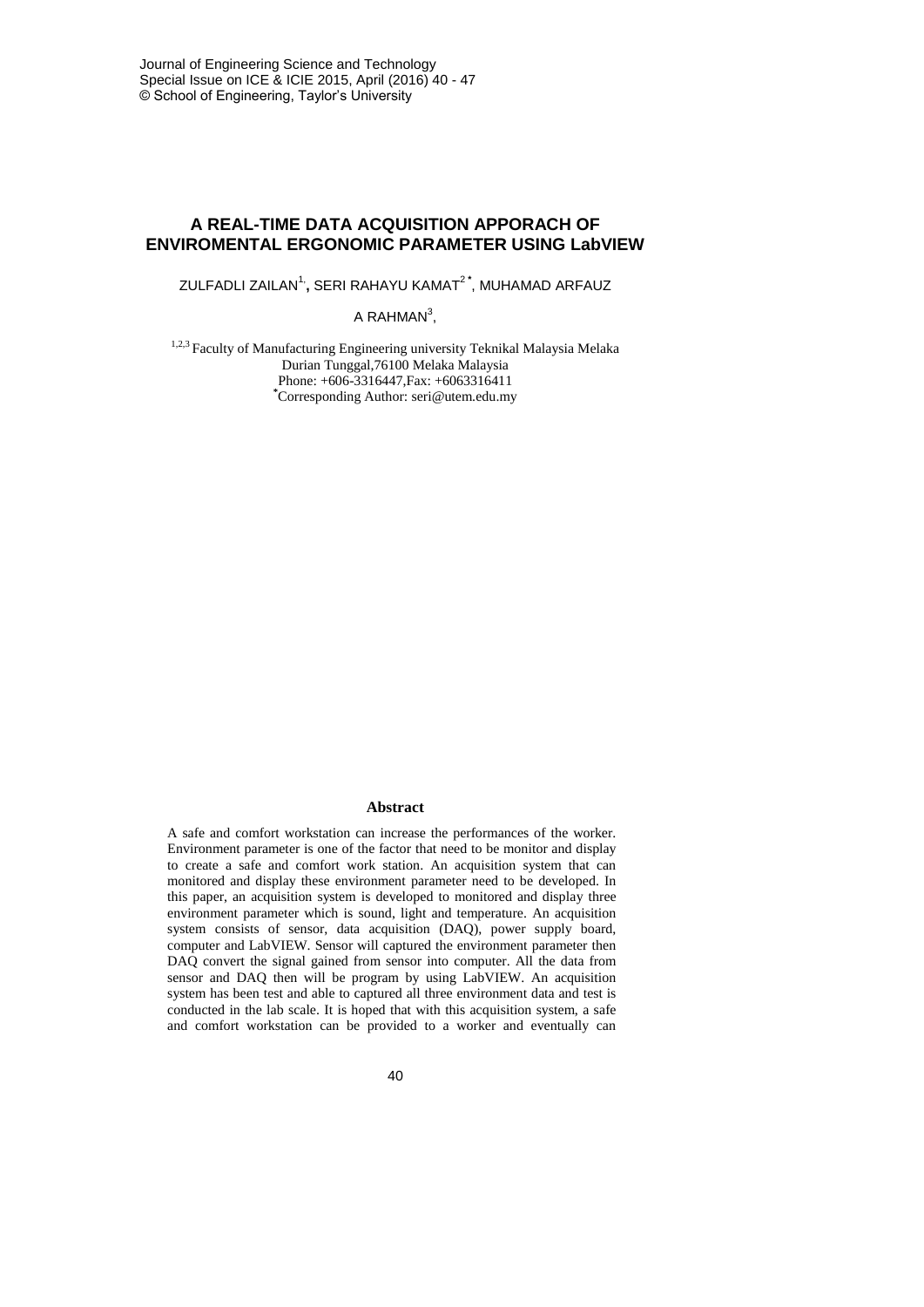increase workers performance and decrease worker's medical cost due to low accident and health problem among workers.

Keywords: Ergonomics, RULA, Risk factor, Mining.

# **Abbreviations**

| DAO         | Data Acquistion                                       |
|-------------|-------------------------------------------------------|
| <b>MSD</b>  | Musculoskeletal DIsorder                              |
| <b>RULA</b> | Rapid Upper Limb Assessment                           |
| LabVIEW     | Laboratary Virtual Instrument Engineering Work Beanch |

#### **1. Introduction**

There are several factors that can boost company profit and workers performance is one of that factors. Thus, workers' performance is often been monitored by employer. Even thought the employer monitored workers performance, but most of employer cannot identify the factor that can increase their workers performances. A safe and comfort workstation is one of the factor that affect workers performance. With a safe and comfort workplace, a worker can perform well in their work thus give benefit to employer [1]. But most employers unaware that they give an excessive stress to their worker thus decrease worker performance. Mainly, there are several causes of stress in workstation, which are physical environment, work organization and phsyco-social. Indoor air quality, noise, vibration, room temperature, inadequate lighting, excessive standing, poor seating, repetitive movement is example of physical environment [2]. The objective of this paper is to show the framework of development real-time data acquisition approach of environment ergonomic parameter using LabVIEW. Sound, lighting and temperature are the physical environment parameter proposed to be monitored and display by developed acquisition system. These physical environments are captured by specific sensor, and then acquisition system will display it through computer. With the display of the physical environment, workers are aware about their health condition and eventually create a safe and comfortable workstation. Thus, a system that can monitor and display this physical environment need to be developed to promote a safe and comfort workplace.

### **2. Overview of the Monitoring System**

Monitoring system has been used to monitor various type of parameter and has been applied to many fields such as in medical, power grid, agriculture, vehicle driver, meteorology and many other fields. [3-7]. But there is a few system that been developed to monitored environment parameter in workplace. There is a developed system that monitors and measure light intensity. This system is measure the light intensity in room so electricity can be used efficiently [8]. There is also system that use temperature sensor to monitor a room temperature in rabbit cage [9]. Since temperature is a critical parameter in certain industry, researcher also tries to develop a low cost temperature monitoring system. These low cost monitoring systems build by using AVR ATmega8 as a controller and compare three different sensors to test their sensitivity, range, durability and error [10]. These show that there is no single developed acquisition system that can capture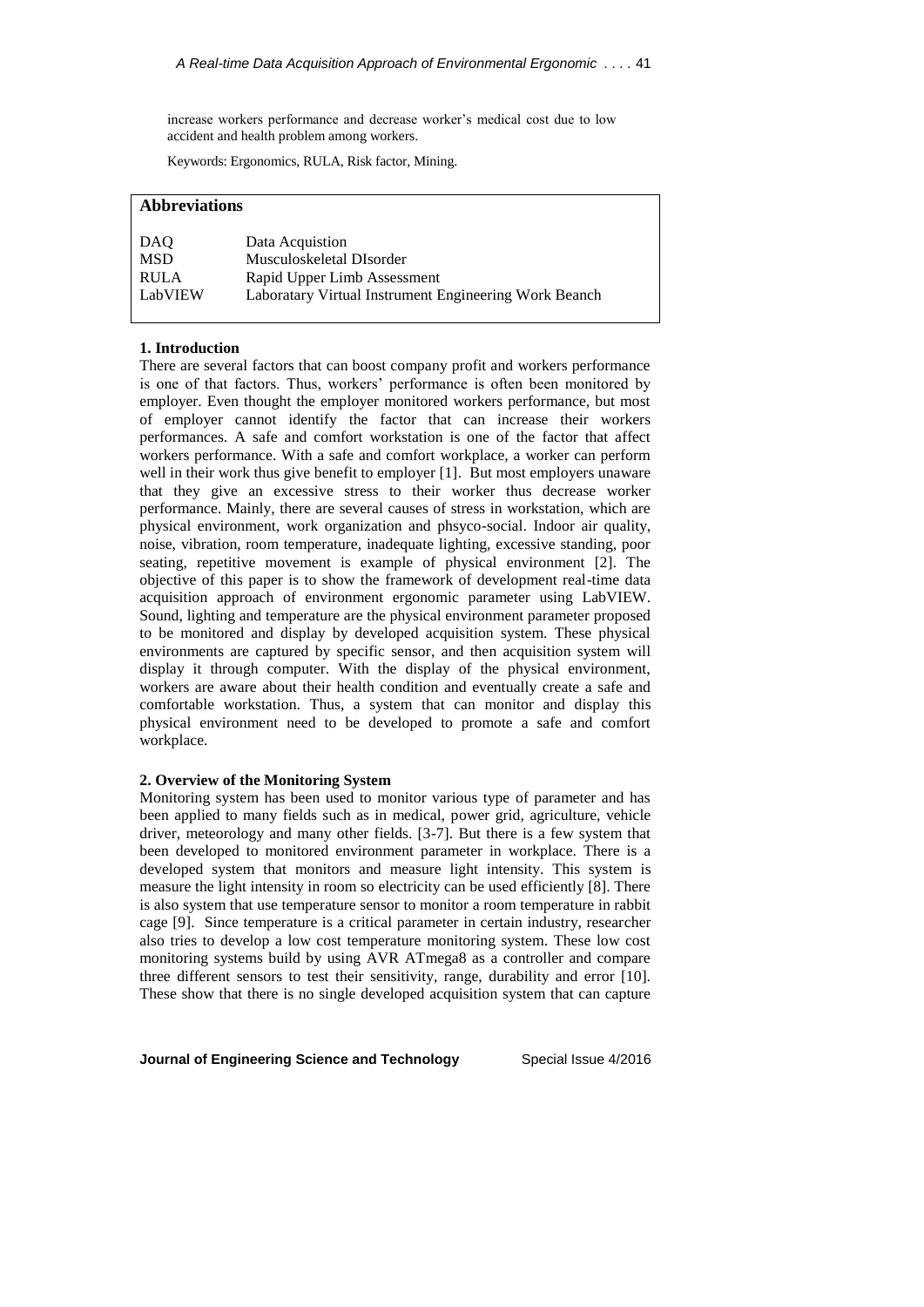more than one environment parameter by using just a single system. It is crucial to monitor environment parameter because environment parameter gives significant impact to workers performance. Thus an initial step is currently undertaking to create an acquisition system to monitored and display all the environment parameter.

#### **3. Data Acquisition Approach**

The proposed acquisition system used to measure and monitored the environment parameter. The acquisition system divided into software and hardware as show in figure 1



**Fig. 1. Component of acquisition system**

Hardware consists of equipment and electronic devices while software is more to computer program and information processor by using computer. Sensor, data acquisition (DAQ) and computer or laptop is the hardware of the acquisition system and LABVIEW is software of the acquisition system. Every hardware and software has its own role. Each of equipment and software is interdependent with each other to ensure acquisition system achieve its objective. In the previous paper, the framework of the acquisition system has been proposed. Based on that framework, the current acquisition system is developed [11]. The current acquisition system will measure the environment parameter by using sensor. The environment parameter will be measured is noise, lighting and room temperature. Each environment parameter will be captured by specific sensor. Signal expected come out from sensor is in analog signal but computer can read digital signal only. To convert signal from analog signal to digital signal, converter is required. Converter proposed to be used is data acquisition (DAQ). A NI cDAQ-9188 is the model of the proposed DAQ that will be used for the acquisition system. For the programming, proposed software is a LABVIEW 2014.

**Hardware.** Hardware of the system consists of several device and equipment. Each of the hardware devices and equipment has its function. Sensor is used to capture the environment parameter, DAQ used to convert signal and computer as a display device. In order for the system to achieve its objective, each of hardware devices needs to be connected as shown in figure 2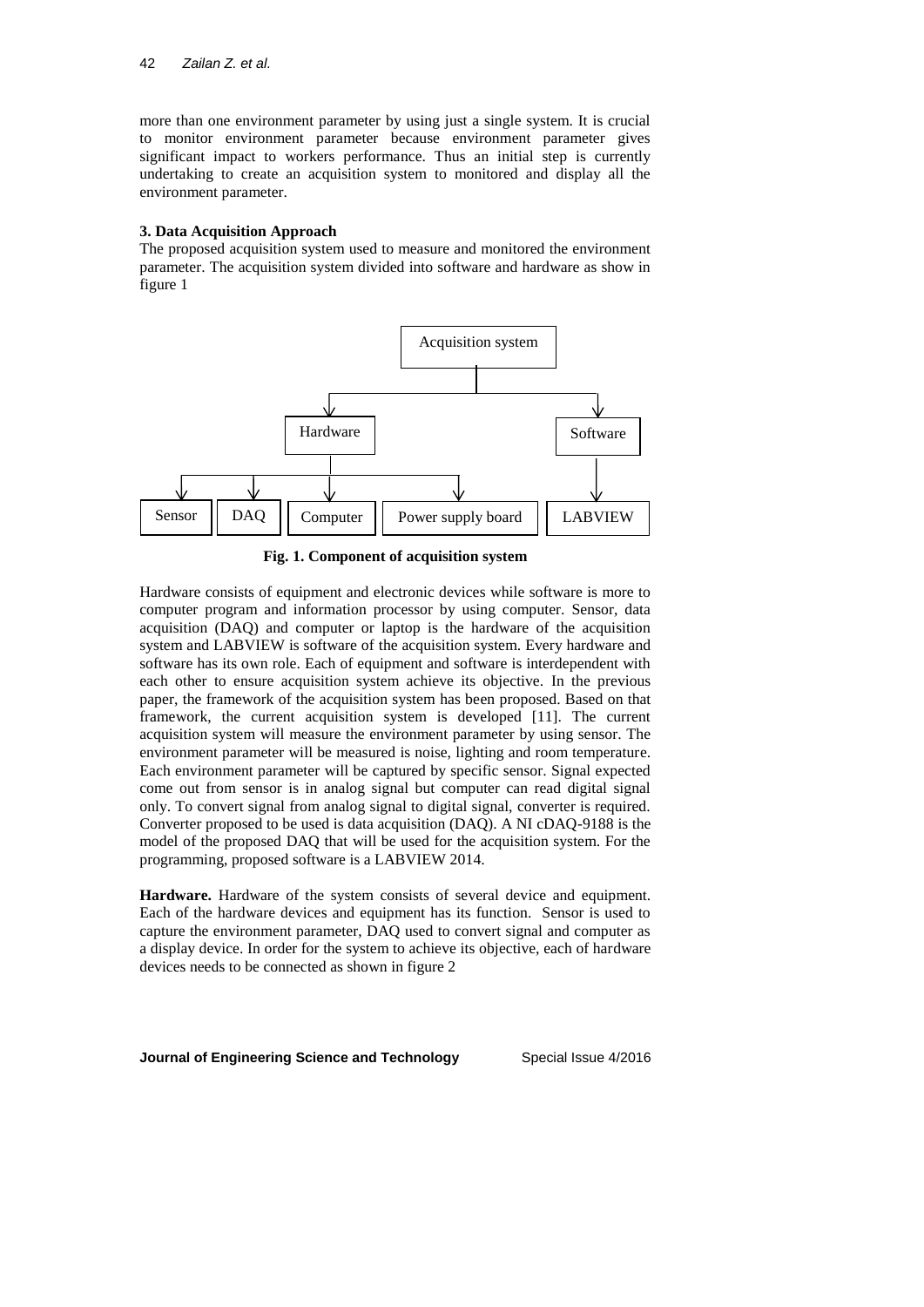

**Fig. 2. Hardware setup**

First, connect sensor with power supply board. Sensor can received only 5 to 10 V. If sensor received above 10V, the sensor will be damage. Voltage from wall plug is 240V, so power supply board will lower the voltage to around 5 to 10 V. Then, sensor connected to DAQ. DAQ has multiple pin that can be connected. Choose one pin to be connected with sensor. DAQ will convert the analog signal to digital signal since desktop and laptop only can read digital signal. DAQ then connected to desktop by using internet cable. Digital signal that come out from DAQ will be read by desktop through an internet cable as an Ethernet connection. **Software.** Software is a part of the system where the programming processes take place. For this system, the software proposed is LABVIEW 2014. LABVIEW 2014 is the one of the latest software developed by National Instrument (NI).

**Programming.** Programming of this system is done by using LABVIEW 2014 and NI Max. Connection between sensor, DAQ and computer is check through NI Max and the LABVIEW 2014 used to display and processes the signal gain from sensor. Step of the programming is shown in figure 3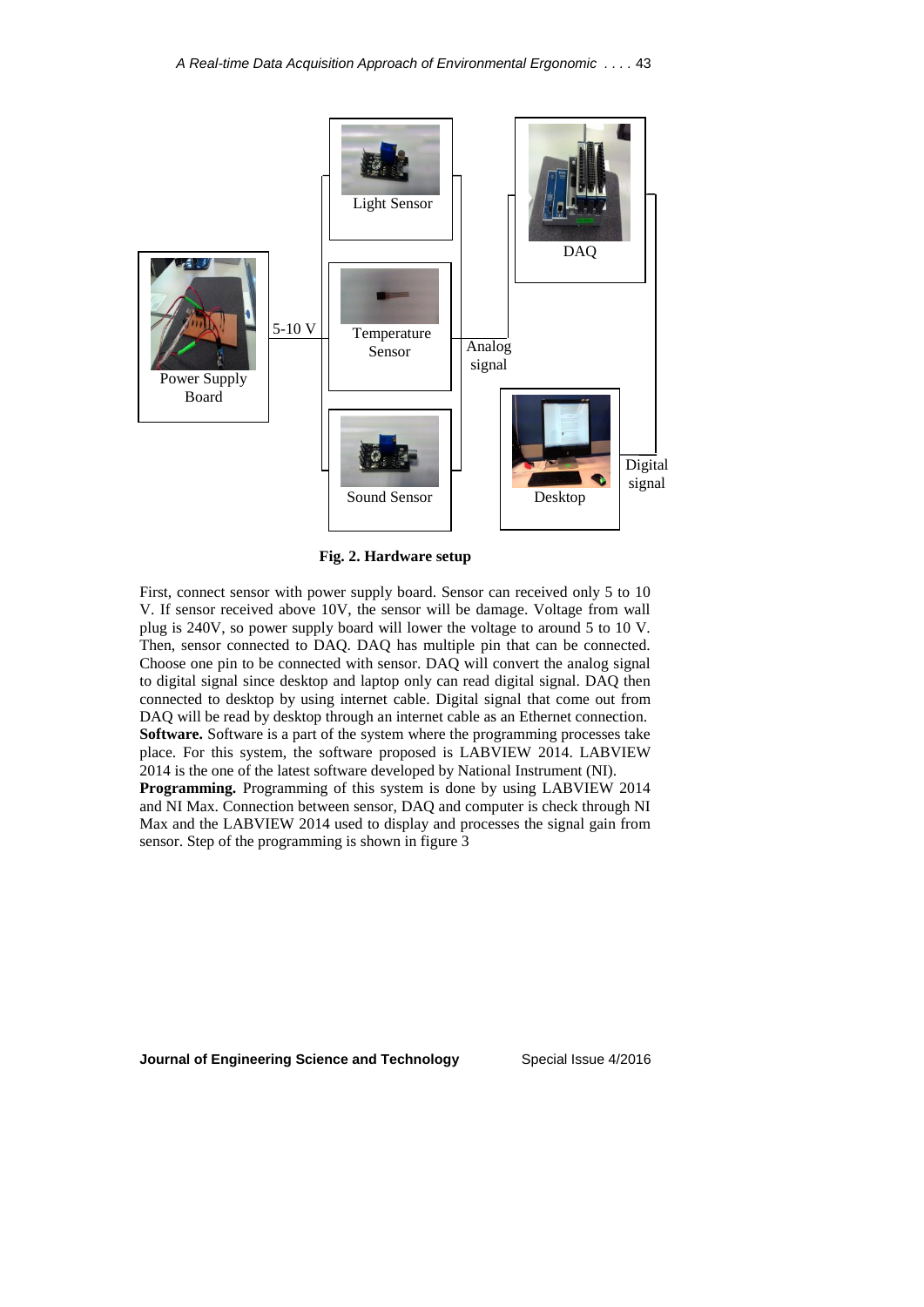

Firstly is to check the connection between sensor, DAQ and computer by using NI Max. In NI Max, click on reserve chasis to connect DAQ with computer then run a self testing to show the connection between sensors and DAQ. Then enter LABVIEW 2014 and gain signal from sensor. Signal from sensor is gained through a DAQ Assist in Block Diagram. Signal come out from DAQ Assist is in term of voltage. Then controller is build to filter the signal gain from sensor and also to eliminate the unnecessary element in the signal. Finally, the result that came out from the controller then is display in voltage.

**Full Setup.** After the hardware and the software setup has been finalize, the next step is to full setup the acquisition system. In the full setup of the acquisition system, the hardware and software will complement each other to enable the acquisition system to display the environment parameter. Figure 4 show the final and full setup of the acquisition system.



**Fig. 4. Full setup of the acquisition**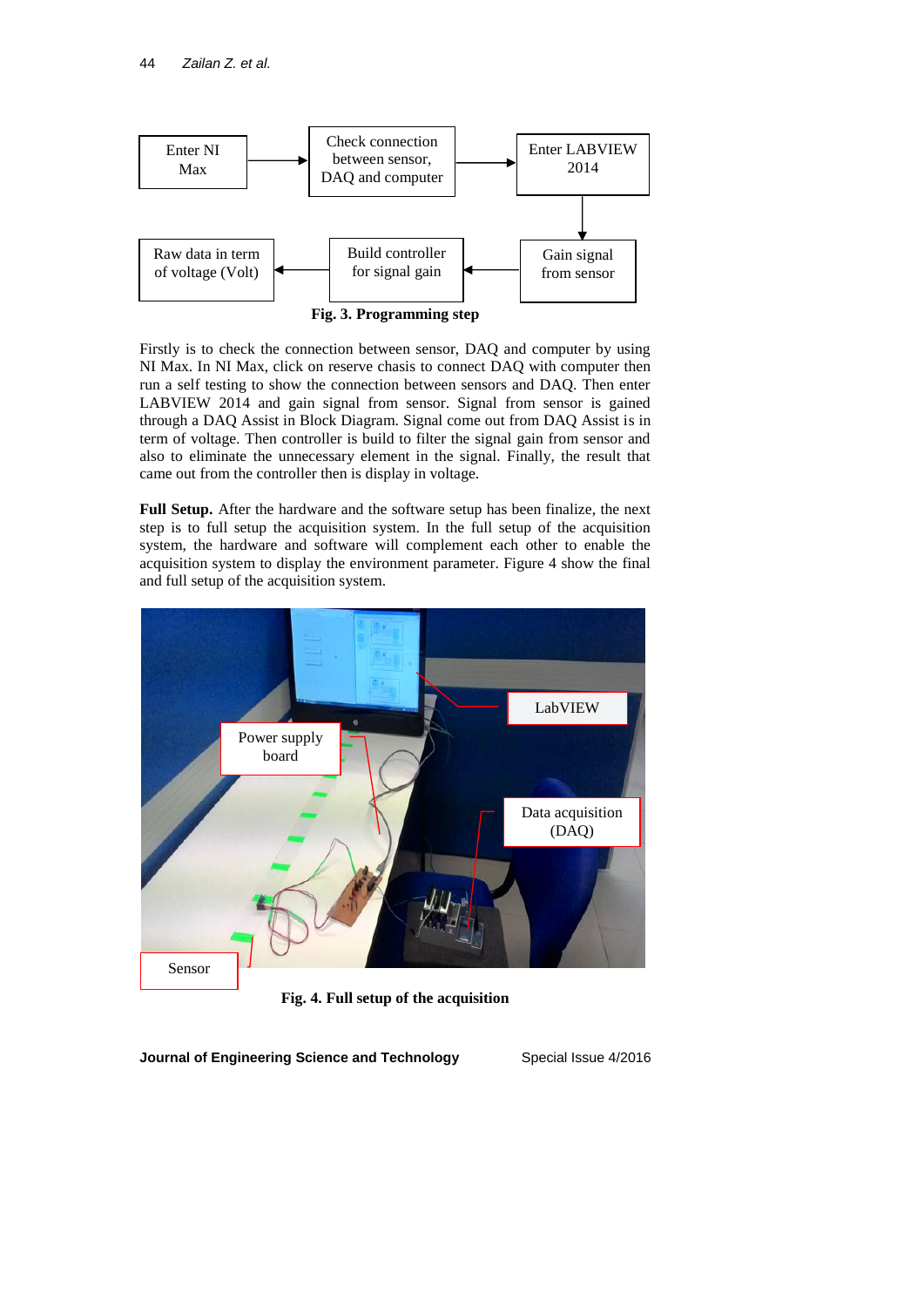#### **4. Result and Discussion**

An experiment was conducted to obtain the raw data and result. Each of environment parameter has a different procedure, but done in at a same place. An experiment is done in a controlled environment where certain element is manipulated and controlled.

**Temperature.** For the temperature, the experiment is conduct by manipulated the number of air condition and controlled the period of time between number of air condition. The period of time is set to be 1 hour. Table 1 show the raw data obtain from the experiment.

| Table 1 Raw data for temperature |          |          |          |          |          |          |  |  |  |
|----------------------------------|----------|----------|----------|----------|----------|----------|--|--|--|
| No Of Air Voltage $(V)$          |          |          |          |          |          | Average  |  |  |  |
| Condition                        |          |          |          |          |          |          |  |  |  |
|                                  |          |          |          |          |          |          |  |  |  |
| $\Omega$                         | 0.300214 | 0.300281 | 0.300311 | 0.300263 | 0.30024  | 0.300262 |  |  |  |
|                                  | 0.297395 | 0.297376 | 0.297342 | 0.297363 | 0.29743  | 0.297381 |  |  |  |
| 2                                | 0.243926 | 0.243913 | 0.243861 | 0.243864 | 0.243952 | 0.243903 |  |  |  |
|                                  | 0.226753 | 0.226554 | 0.226755 | 0.22657  | 0.226602 | 0.226647 |  |  |  |

From table above, it show that the voltage decreases when number of air condition is increase. When the temperature is decrease, the resistance produce by temperature sensor is increase thus lower the output voltage.

**Lighting**. Experiment for lighting is conduct on three different sessions which is on morning, afternoon and evening. Number of lamp is manipulative element in this experiment and control element is time period between sessions. Time period between sessions is set to every 4 hour. Table 2 shows the data obtain the experiment.

| Table 2 Raw data for lighting |                      |           |           |  |  |  |  |
|-------------------------------|----------------------|-----------|-----------|--|--|--|--|
| Session / number of lamp      | Sensor output (Volt) |           |           |  |  |  |  |
|                               | Morning              | Afternoon | Evening   |  |  |  |  |
| $\theta$                      | 4.2470658            | 4.24742   | 4.004525  |  |  |  |  |
| 4                             | 4.2264116            | 4.223384  | 3.970979  |  |  |  |  |
| 8                             | 4.1771152            | 4.198694  | 3.9461276 |  |  |  |  |
| 12                            | 4.1566072            | 4.168484  | 3.9208194 |  |  |  |  |
| 16                            | 4.127551             | 4.143006  | 3.8845254 |  |  |  |  |
| 20                            | 4.1204486            | 4.117726  | 3.8774938 |  |  |  |  |

From table above, as the number of lamp increase, output voltage is decreasing. Also voltage on morning and afternoon is almost similar, but at evening, the ouput voltage is much lower compare to morning and evening.

**Sound.** In experiment to gain a raw data for sound, a speaker is used as a sound source. Number of speaker and sound volume is a controlled element and manipulated the distance between the speaker and the sensor. Number of speaker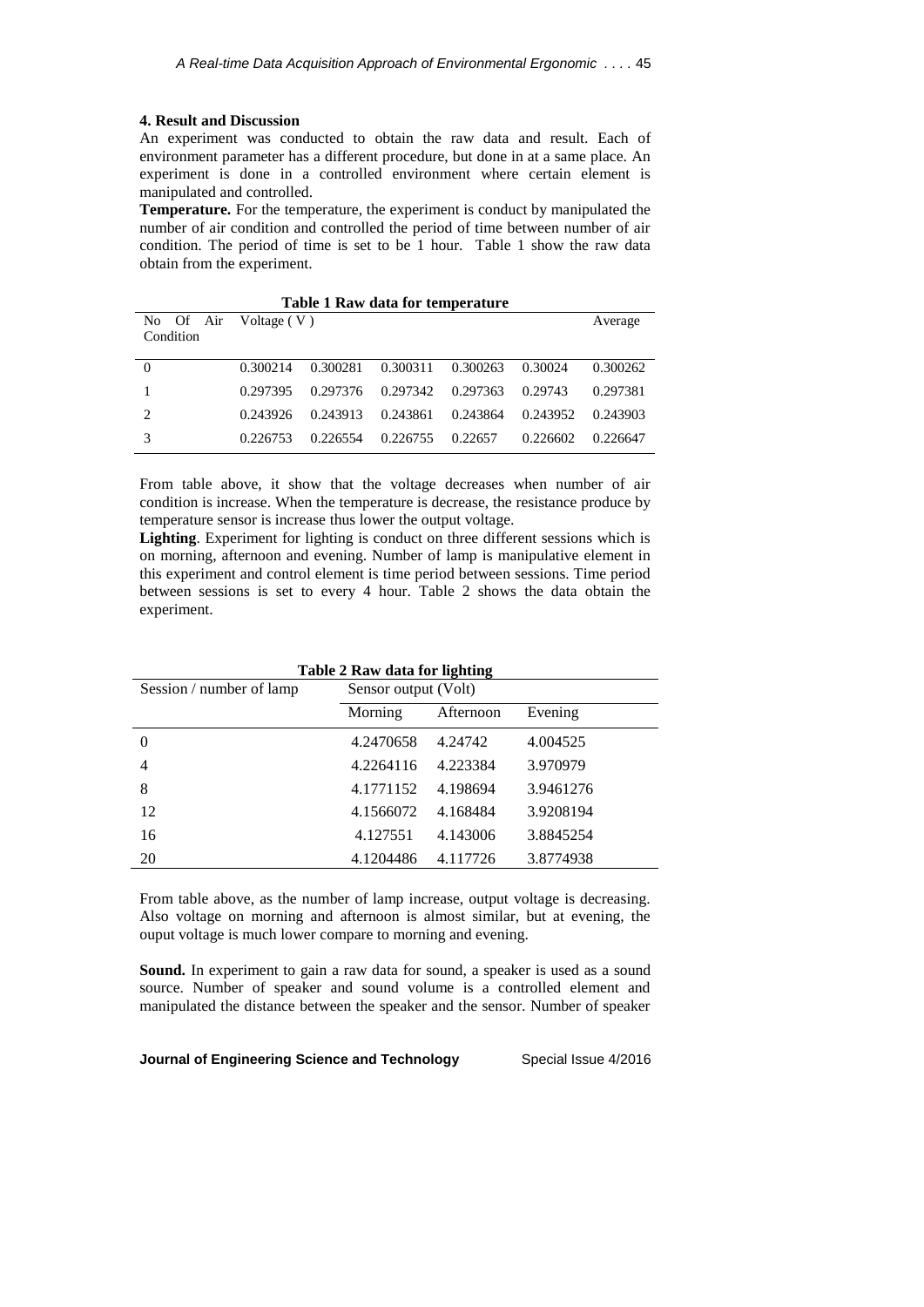|               | <b>Table 3 Raw data for sound</b><br>Sensor output (Volt) |             |  |
|---------------|-----------------------------------------------------------|-------------|--|
| Distance (cm) | One speaker                                               | Two speaker |  |
| 10            | 3.6794                                                    | 3.65404     |  |
| 20            | 4.24621                                                   | 4.15159     |  |
| 30            | 4.58559                                                   | 4.67503     |  |
| 40            | 4.85627                                                   | 4.85372     |  |
| 50            | 4.86652                                                   | 4.95722     |  |
| 60            | 4.96300                                                   | 5.09138     |  |
| 70            | 5.06074                                                   | 4.95861     |  |
| 80            | 4.98901                                                   | 4.90118     |  |
| 90            | 4.89867                                                   | 4.91658     |  |
| 100           | 4.98403                                                   | 5.00009     |  |

used is two speakers and sound volume is set at 50 percent. Raw data is recorded at every 10cm from the sound source. Table 3 show the raw data obtain from experiment.

From table above, as the distance between sensors increasing, output voltage also increasing. But when the distance reached 70cm, the output voltage remains consistence without any significant changes. By using one speaker and two speakers does not give any different as the voltage output almost the same.

#### **5. Further Work**

The current acquisition system is underdevelopments because there are some part of the acquisition system currently still has room for improvement. Firstly, additional measuring parameter will be added to the acquisition system. Apart from current environment parameter, humidity and worker body posture also need to be monitor by acquisition system. Secondly, the data obtained from each sensor also will be display in SI unit. The sensor output which in voltage will convert to SI unit by using mathematical formula. Each parameter has specific formula to convert from voltage to SI unit. After that, software that will show all the data in SI unit will be developed. Finally, the acquisition system will undergo an evaluation. To evaluate the acquisition system, a comparison between acquisition system and conventional method will be done. By comparing the acquisition system and conventional method, a percentage error and accuracy of the acquisition system can be measured.

#### **6. Conclusion**

An acquisition system that can capture and display the environment parameter has been developed. Lighting, sound and temperature are the environment parameter that can be monitored by developed acquisition system. The setups of acquisition system consist of hardware and software and constructed as shown in figure 5. With the developed acquisition system, a safe and comfort workstation can be provided thus boost the worker performance. A safe and comfort workstation also